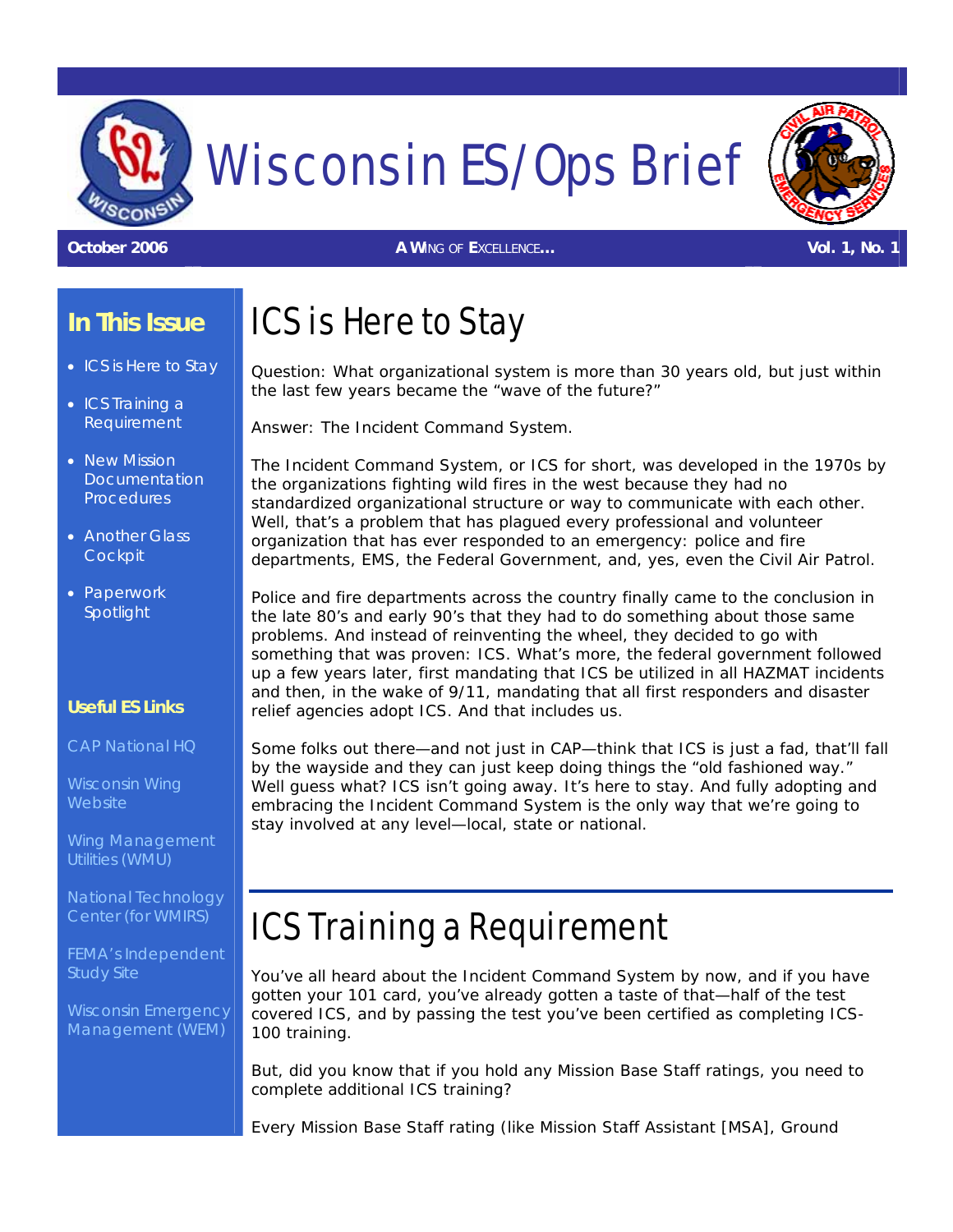#### **Contact Information**

**Director of Operations**  Maj Jeff Thompson [jthomp@netnet.net](mailto:jthomp@netnet.net)

**Asst. Dir. Of Operations**  Maj Patrick Gaylord [pgaylord@pobox.com](mailto:pgaylord@pobox.com)

**Aircraft Maintenance** Maj Richard Follmer [fsabre@charter.net](mailto:fsabre@charter.net)

**Stan/Eval Officer** Capt Jason Lauzer [jlauzer@gmail.com](mailto:jlauzer@gmail.com)

**Director of Emergency Services** Lt Col Terry Radtke [taradtke@tds.net](mailto:taradtke@tds.net)

**Asst. Director of E.S.** Lt Col Chris Trossen

**Asst. Director of E.S.** Lt Col Gerald Krueger

*Have you completed ICS-200 training yet?* 

*If not, you can complete it online for free*

Branch Director [GBD], Operations Section Chief [OSC], etc.) has a requirement to complete "NIIMS G193 or Equivalent." For those of you who had no idea what that means, don't worry—that's just National HQ's way of saying that you need to complete ICS-200 training. Even if you already have the rating (if you were "grandfathered in"), you do still have to complete ICS-200. If you don't, sooner or later, your rating will disappear. At least until you finish ICS-200.

The good news is that you have a couple of different potential ways to fulfill this requirement. If you have a computer and an internet connection (and if you're reading this newsletter, you already have both), you can complete this on-line. FEMA has very conveniently set up the Emergency Management Institute (EMI) Independent Study website with a whole host of different courses available to be taken on-line *for free*. All you have to do is sign up, take the course—and for this one, you have the option of on-line training or downloading the training materials and going over them at your own pace—and complete the test (you do have to take the test on-line). Better yet, it's an *open book test*. Once you take and pass the test, FEMA will send you a completion certificate in the mail.

Alternately, you can take a class. Wisconsin Emergency Management has been putting ICS classes on across the state for the past few years, and these classes are open to us! You do have to fill out an application form, sending it through your county Emergency Management director, but these courses are again *free* (though food and travel arrangements are still up to you). Wisconsin Wing will also be providing that training to you in November at the DMA in Madison (11-12 November). Just keep watching the announcements for more info on that.

*Note: Once you complete the training, you* must *have your unit commander or ES officer input this training into WMU* and *keep a copy of the course completion certificate within your personnel file.* 

You can find FEMA's EMI courses at (Look for IS-200):

#### <http://training.fema.gov/EMIWeb/IS/crslist.asp>

And the training courses offered by Wisconsin Emergency Management at (Look for the Exercise & Training link):

#### <http://emergencymanagement.wi.gov/>

As a reference, the following specialties all require completion of ICS-200 training. So if you have one (or more) of these listed on your 101 Card and you *haven't* completed ICS-200 yet, it's time to get started, before it's too late!

Agency Liaison (AL) Air Ops Branch Director (AOBD) Communications Unit Leader (CUL) Finance/Admin Section Chief (FASC) Ground Branch Director (GBD) Incident Commander (IC) Information Officer (IO)

Liaison Officer (LO) Logistics Section Chief (LSC) Mission Chaplain (MC) Mission Staff Assistant (MSA) Mission Safety Officer (MSO) Operations Section Chief (OSC) Planning Section Chief (PSC)

We'll talk more about ICS training in future issues, so keep a look out.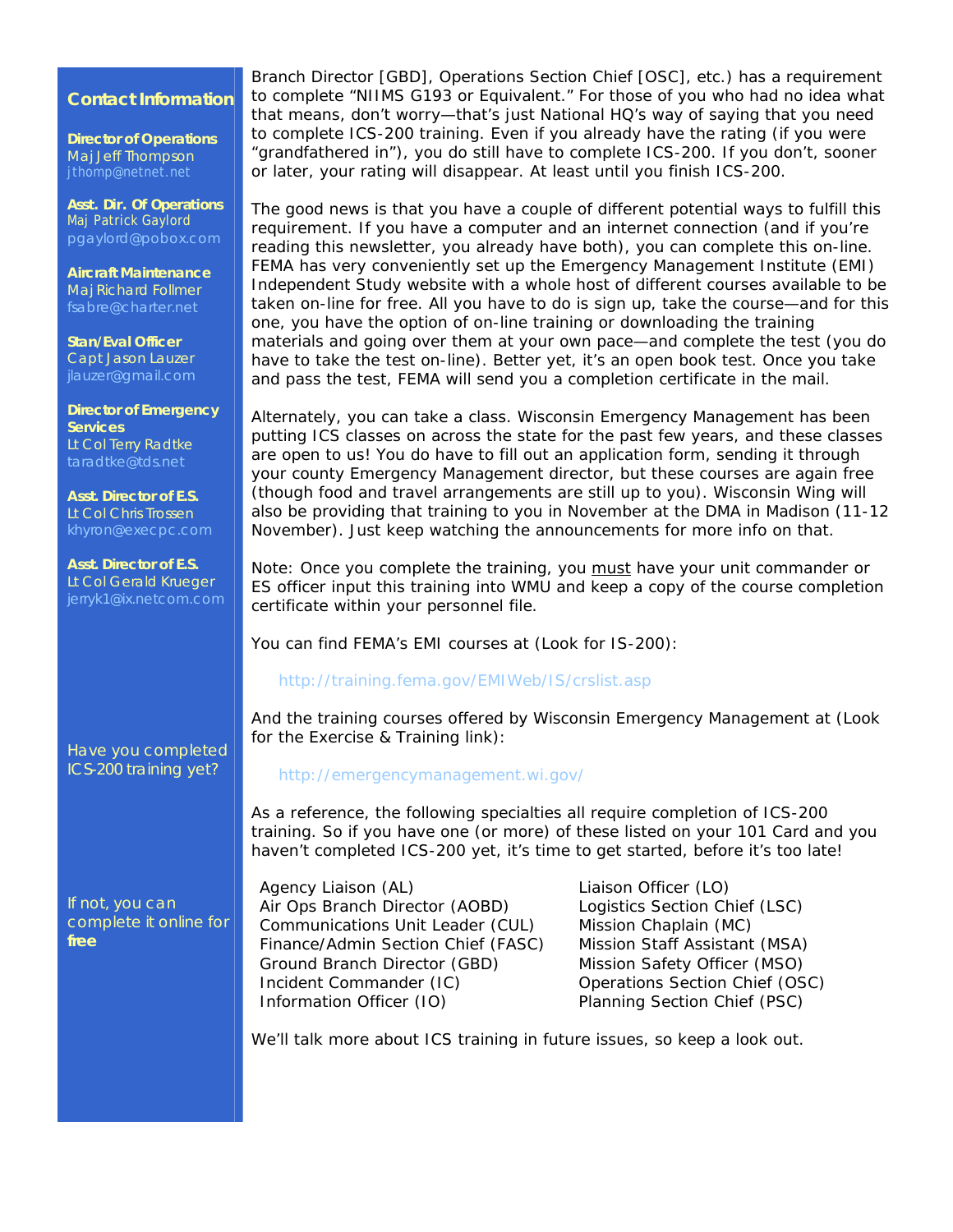### New Mission Documentation Procedures

Incident Commanders and Agency Liaisons, beware! Wisconsin Wing is implementing new procedures for mission documentation.

Why? Frankly, because we've had some serious issues in the past. We have file cabinets full of incomplete mission paperwork, we have paperwork coming in late, and we're making poor Terry Norby pull his hair out. We cleared up a lot of our problems before the Compliance Inspection earlier this year, but not everything. And we need to do better. We are *A WING OF EXCELLENCE*, after all!

Mission paperwork must be submitted to WIWG HQ in Madison within 14 days of the mission close

Wisconsin Wing is publishing a new form and an operating instruction to help you mission managers out there complete your paperwork. ICSF 115-WIWG is a cover page for each day's paperwork; it replaces the CAPF 115, providing ICs/ALs a checklist for all required daily documentation as well as spaces for daily statistics—information that you will end up pulling from the CAPF 122 and the personnel/vehicle registration forms.

WIWGOI 60-301 describes just how to put your mission paperwork package together. At the back of the OI is a complete checklist of every bit of paperwork that you need to include, highlighting the documentation that *must* be included with *every* mission.

Oh, and by the way, you have 14 days to send the mission paperwork to Terry Norby in Madison.

### Another Glass Cockpit

Earlier this year, Colonel Don Haffner found out that Wisconsin Wing will be receiving a second "Glass Cockpit" Cessna 182T. This is due entirely to our entire wing's *OUTSTANDING* aircraft utilization rate, training efforts and safety record. Everyone should be proud that National HQ recognized Wisconsin for this honor!



This new aircraft will be assigned to the Milwaukee 10th Senior Support Squadron, based at Timmerman Field. When that happens, we'll have yet another aircraft shuffle. N4742N, the C-182Q currently assigned to that unit, will become available for assignment to another unit. Units interested in joining the "182 club" should contact Major Jeff Thompson (jthomp@netnet.net) with their intentions and justifications ASAP.

And just a final thought… Wisconsin flew almost 3,300 hours on its assigned aircraft in fiscal year 2006. That's an average of 239 hours per aircraft—not only in excess of the required 200 hours per airframe, that makes us the number 7 wing in the entire nation for aircraft utilization, and number 2 in Great Lakes Region (only behind Kentucky). Of the "big" wings—those with more than 10 aircraft—we're *number 2* (only behind Florida)!

That's absolutely *Outstanding*, Wisconsin!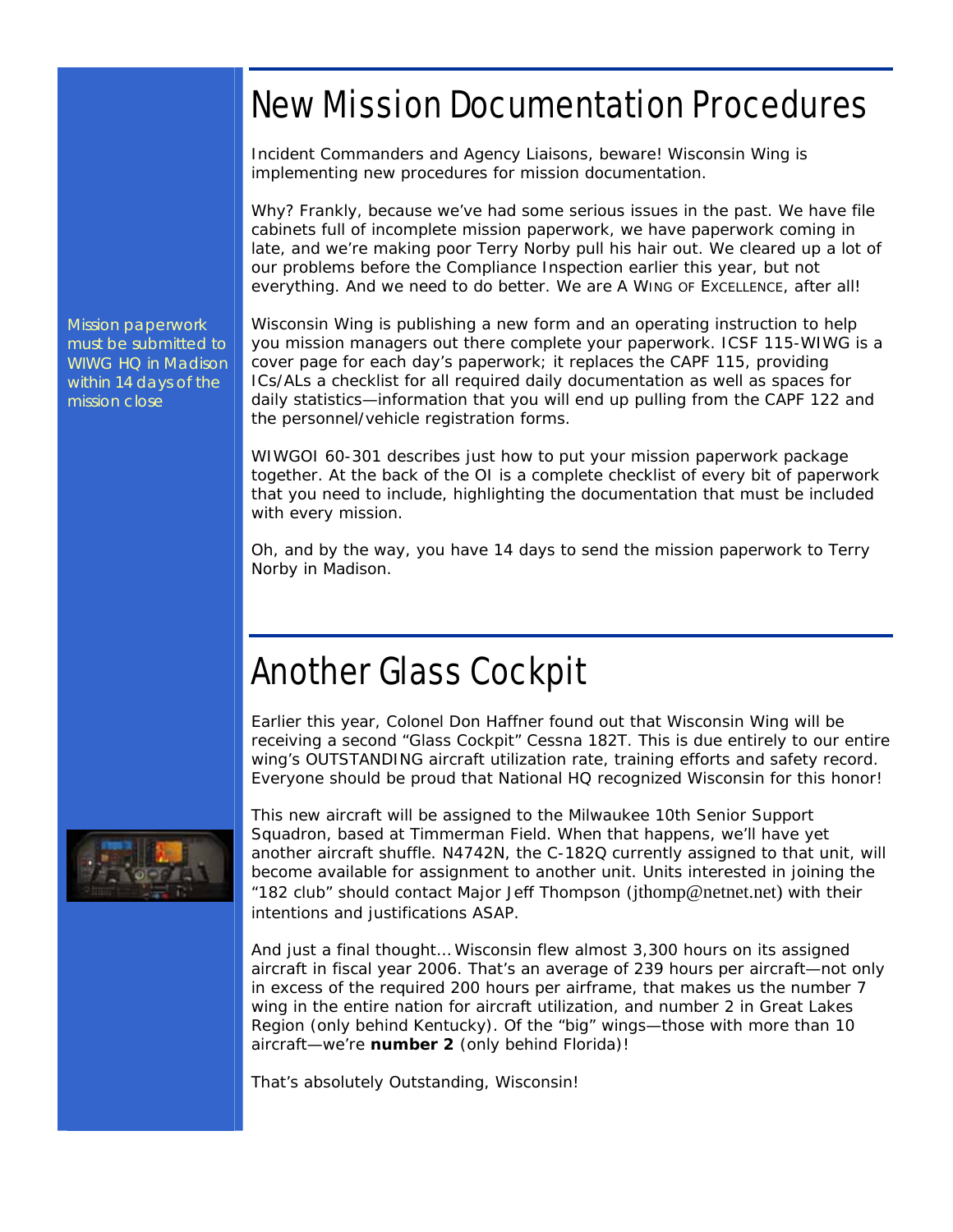### Paperwork Spotlight: Mission Registration

Paperwork? Blech! It's the combination of two of the worst ideas that man ever came up with: work and documenting every niggling detail.

But, it's something that we have to do. It's how we keep track of what we accomplish, how we get reimbursed for all of the money we outlay in support of our missions, and it's how we recognize our members for their achievements. In the ES/Ops realm, it's also how we justify what we do to the Air Force and how we protect ourselves in this increasingly litigious day.

So, in what will hopefully be the first of a series of articles describing the importance of the myriad of forms we have available to us, let's look at two of *the* most important forms that we have to work with: the mission registration forms.

| MISSION AUTHORIZATION/PERSONNEL REGISTER |                |  | <b>BASE</b> |                                 | MISSION NUMBER      | <b>DATE</b>                                                                     | PAGE.<br>OF PAGES |
|------------------------------------------|----------------|--|-------------|---------------------------------|---------------------|---------------------------------------------------------------------------------|-------------------|
| <b>PERSONNEL</b>                         |                |  |             |                                 |                     | <b>NOTIFY IN CASE OF AN EMERGENCY</b>                                           |                   |
| <b>WAME (Last Name, First Name)</b>      | GRADE<br>CAPID |  | HOME UNIT   | DUTY THIS MISSION               | 101 CARD<br>сигскто | NAME                                                                            | PHONE OR ADDRESS  |
|                                          |                |  |             |                                 | □                   |                                                                                 |                   |
|                                          |                |  |             |                                 | O                   |                                                                                 |                   |
|                                          |                |  |             |                                 | □                   |                                                                                 |                   |
|                                          |                |  |             |                                 | o                   |                                                                                 |                   |
|                                          |                |  |             |                                 | o                   |                                                                                 |                   |
|                                          |                |  |             |                                 | о                   |                                                                                 |                   |
|                                          |                |  |             |                                 | □                   |                                                                                 |                   |
|                                          |                |  |             |                                 | ō                   |                                                                                 |                   |
|                                          |                |  |             |                                 | □                   |                                                                                 |                   |
|                                          |                |  |             |                                 | □                   |                                                                                 |                   |
|                                          |                |  |             |                                 | □                   |                                                                                 |                   |
|                                          |                |  |             |                                 | □                   |                                                                                 |                   |
|                                          |                |  |             |                                 | □                   |                                                                                 |                   |
|                                          |                |  |             |                                 | □                   |                                                                                 |                   |
|                                          |                |  |             |                                 | Ö                   |                                                                                 |                   |
|                                          |                |  |             |                                 | □                   |                                                                                 |                   |
|                                          |                |  |             |                                 |                     | I certify that personnel listed above participated in the mission as indicated. |                   |
| JCS Form 211A-WIWG                       | JUN 2006       |  |             | Signature of Incident Commander |                     |                                                                                 |                   |

There are a few different versions of these forms o ut there, but they all do the same thing: document what people and what vehicles/aircraft participated in a particular day of mission activity. The "classic" CAP versions of these forms are the CAPF 103 and CAPF 121. The 103 is for personnel registration: every member needs to sign into the mission on this form, providing their name, CAPID, unit of assignment, specialty/job they will be

accomplishing that day, and emergency contact information. While they do this, someone assigned to the mission staff should be verifying each person's identification, ensuring they are current members and are qualified (or training in) the job they are signing in as. Of course, the form also has places to indicate the mission number, the date of activity, and the location of the incident base.

Now, there are some other ways to do this. Wisconsin Wing debuted the ICSF 211A-WIWG, which is the ICS designation for the standard personnel registration form. The ICSF 211A-WIWG looks *exactly* like the CAPF 103, so there's nothing new to learn or do. If you're at a mission where a different-looking ICSF 211 is used, be sure you include all of the required information on the form.

The CAPF 121 is used for aircraft and vehicle registration. The left half of the form is used for aircraft and the right side is for ground vehicles. There are spaces for tail/license number, type of aircraft/vehicle, name of the pilot/driver, comm capability (what kinds of radios are in the aircraft/vehicle), callsign of the aircraft/vehicle and the home base of the aircraft/vehicle (you can use a CAP unit charter number or the name/identifier of the city that particular

You can download all of the Wisconsin Wing ICS forms from:

[http://www.wiwgcap.](http://www.wiwgcap.org/wingforms.htm) [org/wingforms.htm](http://www.wiwgcap.org/wingforms.htm)